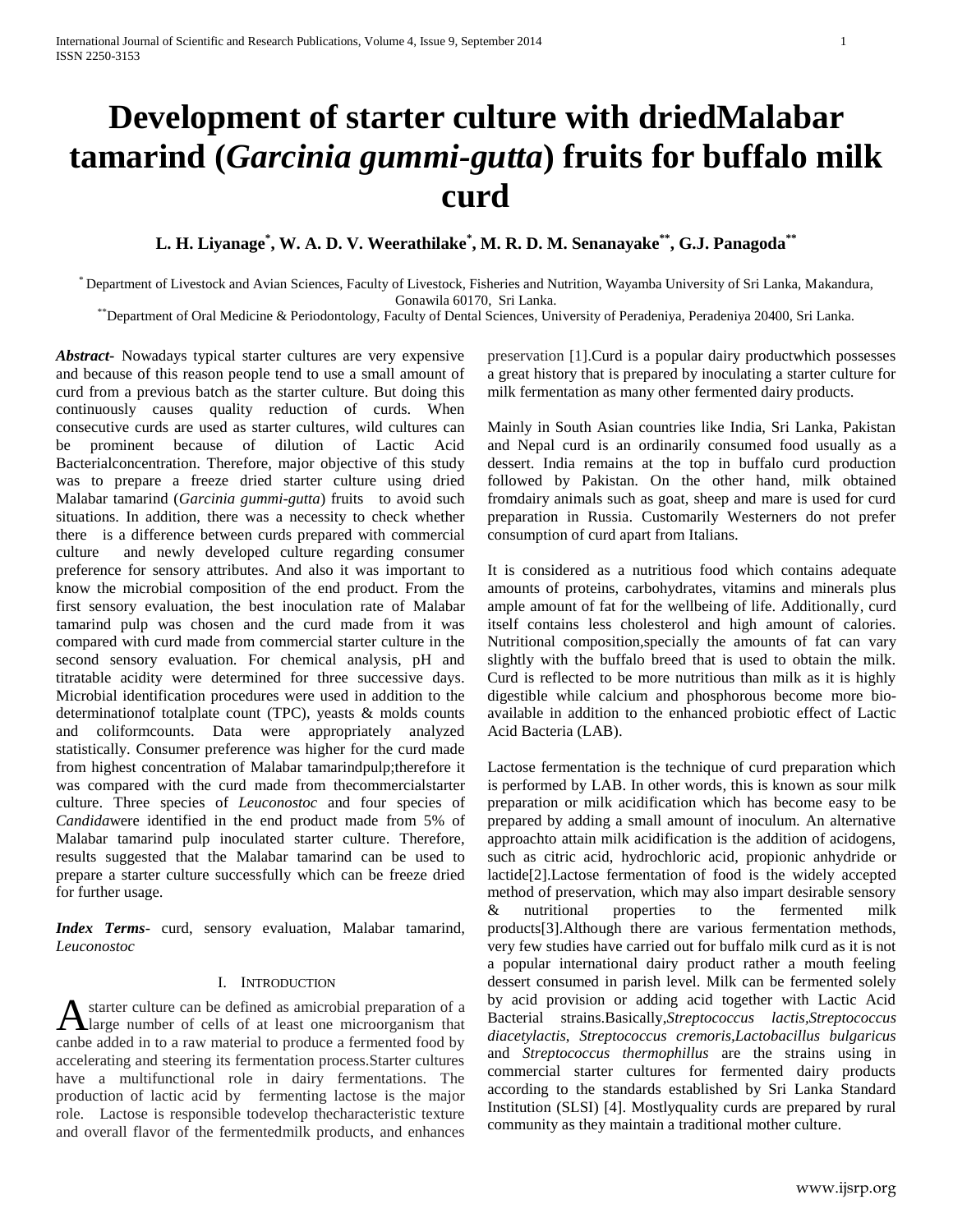Apart from these cultures,Malabar tamarindhas been using in southern Sri Lanka as a milk fermenter since ancient years while tamarind (*Tamarindus indica*) is used in Mexico as North American countries do not have specific starter cultures for curd as it is not a widespread dairy product in western republics. *Garcinia gummi-gutta*trees which belong to Family Guttiferae, grown in Southeast Asia, bear fruits which contains 30% acid.Objective of this study was to develop a starter culture for curd using *Garcinia gummi-gutta* in a cost effective way and to determine the microbial composition of the end product made using the newly developed starter culture.

# II. MATERIALS & METHODS

#### **Preparation of curd**

.

Curd preparation is an easy process that has been used since ancient times which has passed forward generation by generation. It can be implemented in house hold level very easily alike commercial and large scale manufacturing.A quality curd can be prepared by involvement of few steps that a majority of people learnt through their experience or as they were taught by cohorts.Ordinarily full fat milk is used for curd making which adds natural quality to its texture being a high fat food. The production steps are illustrated in the Figure 01as stated in Dassana (2014) [5].

Boil the milk & heat it until about 20% of water evaporates





# **Development of starter culture with Malabar tamarind**

A pulp of Malabar tamarindwas prepared by grinding 100 g of dried fruits with 200 mL of distilled water. The dried fruits were soaked in water for several days prior to the pulp preparation. A small quantity of Malabar tamarindpulp was added into boiled milk to form mother culture which causes milk curdlingwith higher amount of syneresis. A small quantity of that was used as the starter culture for the next curd series. Likewise, four consecutive curd series were preparedas intermediate cultures until to a point where the syneresis stops. Therefore, the  $4<sup>th</sup>$  stage was identified as the starter culture which was freeze driedand the curds in  $5<sup>th</sup>$  stage were used for sensory evaluations and other testing purposes, assuming that if it is in a better condition that provides evidence for goodness of its starter culture.

#### **Sensory evaluations for the product**

Two sensory evaluations were carried out appropriately for thirty panelists. They were instructed to rinse the palate with water and to wait at least thirty seconds between samples.The first sensory evaluation was done to find out the best curd made using the starter cultures which were prepared fromthree concentrations of Malabar tamarindpulp as 0.5%, 2.5% and 5%. The pulp was inoculated into boiled milk &the cultures were prepared as statedabove.Odour, texture, sourness, after-taste and overall acceptability were ranked according to the preference.Best curd, out of three products was selected from first sensory and that was compared with the commercial product in the second sensory evaluation. The sensory attributes of curd were evaluated by consuming curd without sugar and later three spoonful of sugar was provided to check whether overall acceptability will be changed.

#### **Chemical parameters**

# *Analysis of titratable acidity*

The titratable acidity of the products was determined according to the guidelines provided in the SLSI 824: part 2: 1988 [4].

## *pH analysis*

The pH of the products was determined according to the guidelines provided in the SLSI 824: part 2: 1988 [4]by 510 cyber scan digital pH meter.

#### **Identification of microorganisms**

Identification of microorganisms could be done upto the Genera level. Microorganisms present in the product were determined by inoculating samples onto different media.Loop full of curd samples were inoculated onto Sabouraud agar (Oxoid Ltd., Hampshire, UK)to isolate fungi which wereincubated at 37 <sup>º</sup>C.The samples spread on MRS agar(Oxoid Ltd., Hampshire, UK)incubated anaerobically for 48 h at 35°C in order to isolate mesophilicLactobacilliand *Leuconostoc* which is a method previously discussed by Aly Savadogo, (2004) [6].Samples spread on Rogosa agar (Oxoid Ltd., Hampshire, UK) were incubated anaerobically for 48 h at 35°C for the isolation of lactobacilli as described by De Man J. C., (1960) [7]. Firstly, LAB was grown in MRS broth(Oxoid Ltd., Hampshire, UK)and small amount of it was inoculated onto MRS agar medium aseptically. Colonies which grew in different mediawere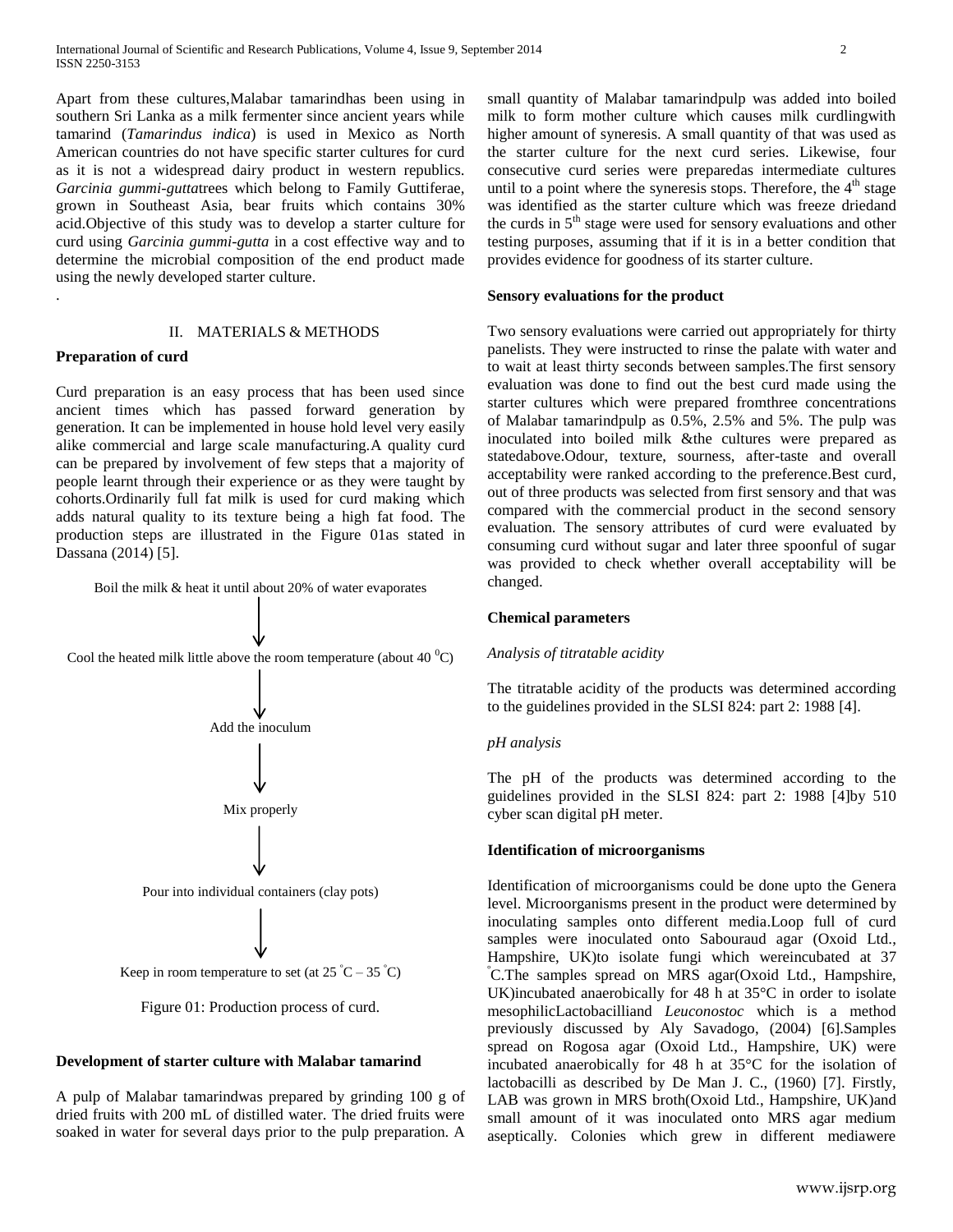identified by different colony morphologies;whereasGram's staining was done to observe the cell morphology.Isolated colonies were sub cultured by streaking on agar plates in order to obtain pure cultures. Pure cultures were initially Gram's stained. For Gram-positive cocci, catalase test was performed to differentiate *Staphylococcus* from *Streptococcus*. The presence of *Staphylococcus* is usually determined by addition of a drop of  $3\%$  H<sub>2</sub>O<sub>2</sub> to a heavy bacterial suspension and observation of effervescence due to the release of Oxygen. *Streptococcus*and *Leuconostoc* were differentiated by gas production in MRS broth with inverted Durham tubes. Growth in 6.5% NaCl was observed, hemolysis test was performed for the isolated colonies of *Leuconostoc*for further confirmation [8]. For *Candida* species, blood serum test was performed to check the germ tube to confirm the presence of*Candida albicans* which is known as a causative agent for opportunistic human infection.

#### **Bacteriological parameters**

#### *Total yeast & mold count*

Plate counts for yeasts and molds were taken separately by performing spread plate method on acidified potato dextrose agar. Countswere taken by STUART SC6PLUS colony counter(Bibby Scientific Limited, Staffordshire, ST15 OSA, UK)according to the method previously described by Food and Drug Administration,(2001) [9].

## *Total Plate Count (TPC)*

Total plate counts were taken by inoculating 1 mL of diluted samples on solid total plate count agar by spread plate method as described by Munsch-Alatossava, (2007) [10]. Colonies were counted by STUART SC6PLUS colony counter(Bibby Scientific Limited, Staffordshire, ST15 OSA, UK).

#### *Number of coliforms*

Three-tube method was performed with MacConkey agar as discussed in Harrigen, W. F., (1998) [11].

#### **Statistical analysis**

Statistical analysis was done basically by Minitab 15.0 statistical software at 95% confidence level & MS Excel 2010.Data which were obtained from the first sensory evaluation were analyzed by Friedman non parametric test for ranking. Data obtained from the second sensory evaluation were analyzed by Mann-Whitney Test and chi – square goodness of fit test. Data from the Chemical Analysis were analyzed by Tukey's Comparison Test for mean comparison.

#### III. RESULTS & DISCUSSION

The ranks given by the panelists for the products are summarized inthe Figure 02.



# Figure 02: Sum of ranks of overall acceptability in the first sensory evaluation

There were no difference (p>0.05) observed for texture, sourness, after-taste and overall acceptability among the products made of three inoculation levels of Malabar tamarind (0.5%, 2.5% and 5.0%). However, the odour was varied significantly among the products  $(p<0.05)$ . Highest sum of ranks wereobtained for the curd made from the highestconcentration of Malabar tamarind pulp (5%) inoculated starter culture. However, the values were not significant  $(p>0.05)$ .

Based on the verbal communicationsdone with the panelists, it was found that when consume with sugar, the curd made from highest concentration of Malabar tamarind pulp inoculated starter culture, gave a better taste. Therefore,it was compared with a curd made from commercial starter culture in the second sensory evaluation. Mean scores for the sensory attributes tested in newly developed product using 5% Malabar tamarind pulp inoculated starter culture and curd made using commercial starter culture were summarized in the Table 01.

Table 01: Mean score for tasting panelists for sensory properties of curd.

| ui cuiu.      |                    |                 |  |
|---------------|--------------------|-----------------|--|
| Criteria      | Curd made from     | Curd made from  |  |
|               | commercial starter | newly developed |  |
|               | culture            | starter culture |  |
| Odor          | 3.43               | 3.90            |  |
| Texture       | 4.00               | 3.67            |  |
| Sourness      | 2.97               | 3.23            |  |
| After taste   | 3.70               | 3.70            |  |
| Overall       | 3.73               | 3.83            |  |
| acceptability |                    |                 |  |

Values are presented as mean values, n=30, 1-5 hedonic scale (1=Dislike very much, 2=Dislike, 3=Neither like nor dislike, 4=Like, 5=Like very much)

The preference of the panelists for the curds made with the commercialstarter culture and 5% Malabar tamarind pulpinoculated starter culture is displayed in the Figure 03.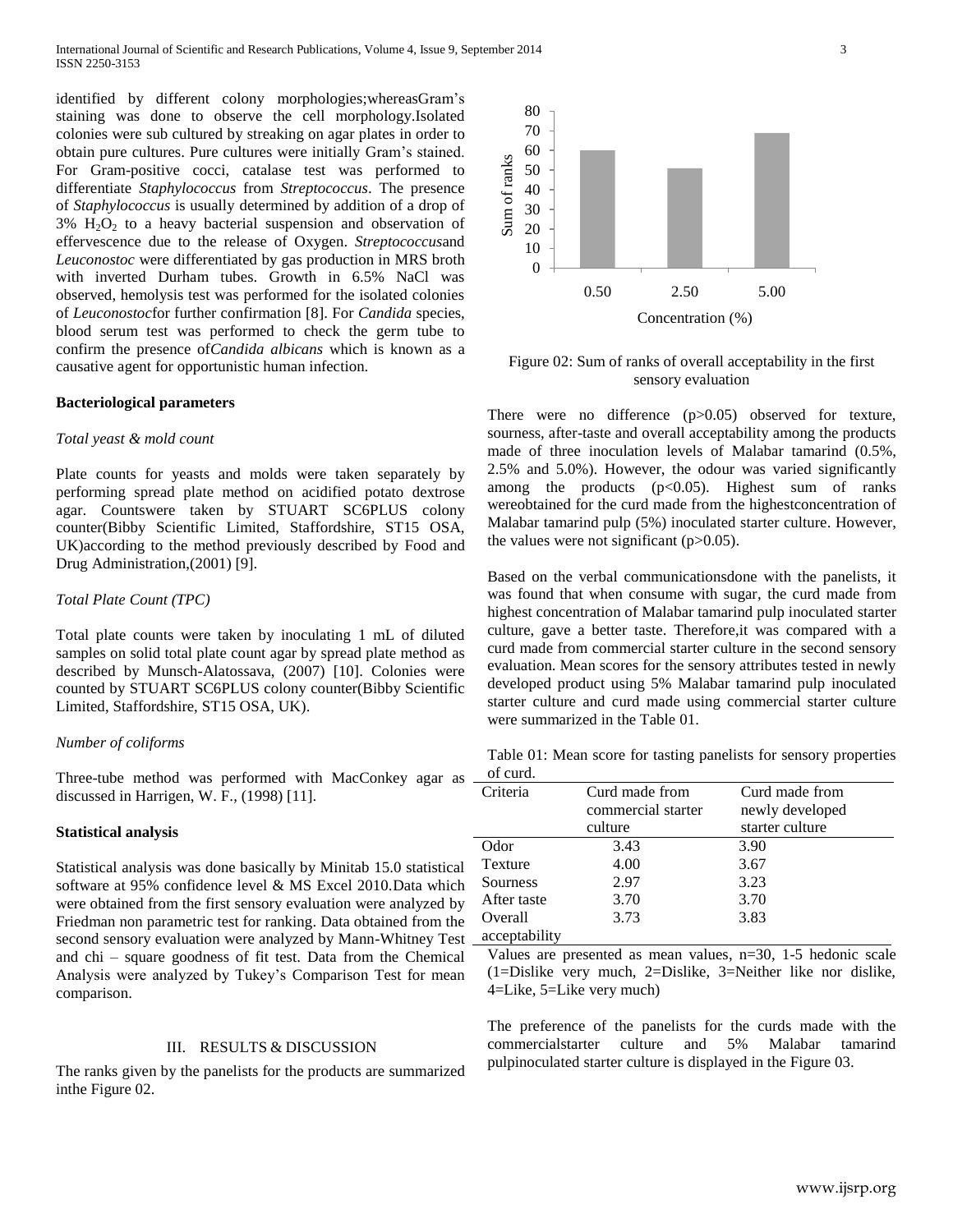

Figure 03: Mean scores for sensory properties of curds

Consumer preference (p>0.05) was not different for two curds made from newly developed starter cultureandcurd made from commercial starter culture when they were consumed with sugar. Furthermore, 96.67% people consider cost when buying curds. Only 3.45% people do not like to buy curds made from newly developed starter culture even its price is 33% less than the commercial product.

pH and titratable acidity were measured in triplicates in 3 consecutive days (Table 02).

|              | pH                   |                          |                      | Titratable Acidity  |                     |                     |
|--------------|----------------------|--------------------------|----------------------|---------------------|---------------------|---------------------|
|              | $1st$ day            | 2 <sup>nd</sup>          | $3rd$ day            | $1st$ day           | 2 <sup>nd</sup>     | $3rd$ day           |
|              |                      | day                      |                      |                     | day                 |                     |
| <b>CSCFC</b> | $4.47 \pm$           | $4.07 \pm$               | $3.72 \pm 0$         | $1.19 \pm 0$        | $1.30+0$            | $1.65 \pm$          |
|              | 0.01                 | 0.010                    | .015                 | .035                | .0485               | 0.041               |
|              |                      |                          |                      |                     |                     |                     |
| <b>MTFC</b>  | $3.98 \pm$<br>0.0057 | $4.33 \pm$<br>0.017<br>3 | $4.26 \pm 0$<br>.036 | $1.47 + 0$<br>.1124 | $1.16 + 0$<br>.1003 | $1.07\pm$<br>0.0271 |

Table 02: pH and titratable acidity of curds.

Note: CSCFC = Commercial Starter Culture Fermented Curd; MTFC = Malabar Tamarind Fermented Curd

pH was quite higher in the curd made from commercial starter culture rather than the curd made from newly developed starter culture; however, But not significant (p>0.05).pHfulfilled the SLSI standards which should be<4.5 in curd. There are no standards established for titratable acidity of curd. When time passes, pH of the curds made from newly developed starter culture was gradually decreased and again increased,probably due to the treatment applied, but still within the limits established by SLSI [4]. pH of curds made from commercial starter cultures was drastically decreased.

When it comes to microbial composition, microorganisms cultured in MRS broth werestained.Gram+ bacilli wereclearly shown under light microscope. Catalase test, Endospore staining and motility test which are the confirmation tests for lactobacilli couldnot perform because the culture was not pure. Therefore,loop full of sample and broth were inoculated into separate solid MRS agar media and Rugosa agar media; however,Gram + bacilli werenot grown. When little amount of diluted sample was spread on solid MRS agar and incubated for 24 hours at  $37 \text{ °C}$  three colonies were identified with different morphologies. On the spread plate of Sabouraud agar, four different colonies were there. Those were streaked to obtain pure cultures on the same media and incubate under same conditions as previous.Those were then Gram stained and observed under light microscope. Two Gram  $+$  cocci and yeast spp. could be isolated on MRS agar and one Gram + cocci, three yeasts spp. were isolated on Sabouraud agar plates. Gram + cocci could be *Staphylococci*, *Streptocooci* or *Leuconostoc* spp. which appear in same morphology in Gram staining.To identify whether *Staphylococcus* was present catalase test was performed which possibly give positive results for *Staphylococcus*. All three species gave negative results for the catalase test.To differentiate between *Streptococcus* and *Leuconostoc*genera, gas production in MRS broth was observed. One species showed gas production in 24 hours of incubation, the other after 48 hours of incubation and the next when the lid was opened in the culture tubes after 72 hours of incubation, all at  $37\text{ °C}$ . Then as confirmation tests growth in 6.5% NaCl broth was observed. As it was *Leuconostoc* no growth could be seen.When streaked on blood agar,*Leuconostoc*commonly shows α hemolysis or no hemolysis. Two species showed  $\alpha$ -hemolysis and the other didn't show any hemolysis. Yeasts grown on both plates possess whitish, round colonies which were more or less same to colony morphology of *Candida*. None of the species did not show growth of germ tube in blood serum which proved that the *Candida albicans* were absent. TPC, yeast and mold counts and Coliform counts obtained for two products are summarized in the Table 03.

Table 03: Total plate counts, yeast and mold counts and Coliform counts for two curds.

| Factor              | Curd made       | Curd made       |  |  |
|---------------------|-----------------|-----------------|--|--|
|                     | from            | from newly      |  |  |
|                     | commercial      | developed       |  |  |
|                     | starter culture | starter culture |  |  |
| (TPC) $10^5 \times$ | $1.95 \pm 0.16$ | $4.92 \pm 0.21$ |  |  |
| CFU/g               |                 |                 |  |  |
| Yeasts &<br>molds   | NC              | NC.             |  |  |
| Coliforms           | Ni1             | Ni1             |  |  |

Note:  $NC - Not$  considerable, Values are presented as mean  $\pm$  SD.

TPC for curd made from newly developed starter culture was considerably higher than the curd made from commercial starter culture. Normally only the plates that possess colonies around 30 – 300 were counted. Yeasts colonies & molds were less than 30 in all plates, therefore not counted. Furthermore, culture tubes which contained MacConkey agar didn't show any positive results therefore the Brilliant Green Bile broth test wasnot performed. Molds should be  $\langle 1 \rangle$  per gram, yeasts should be